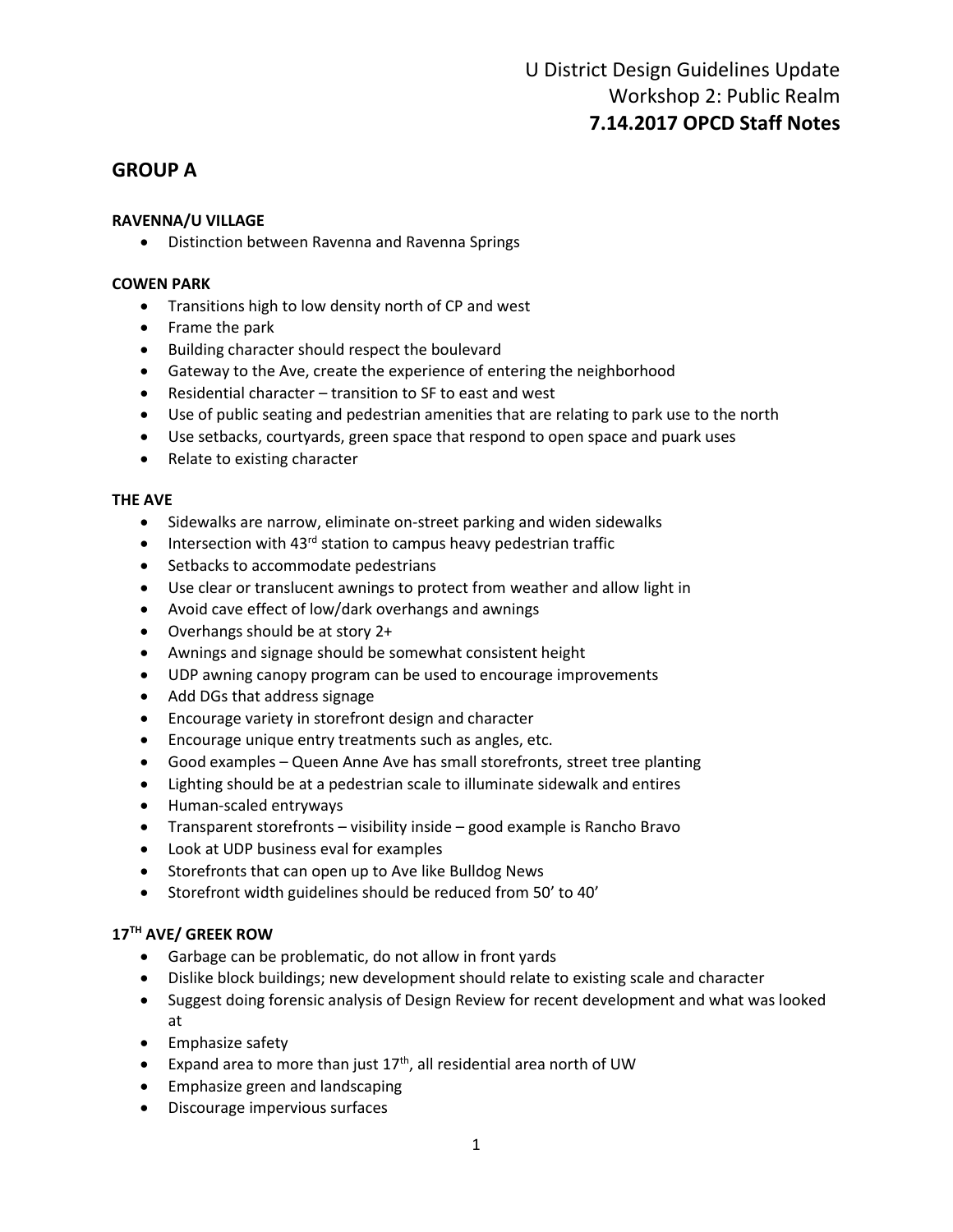## U District Design Guidelines Update Workshop 2: Public Realm **7.14.2017 OPCD Staff Notes**

#### **NORTH TIER**

- $\bullet$  50<sup>th</sup> Street currently has a jarring transition with lots of vehicular traffic
- Need more time to discuss materials

### **GROUP B**

#### **RAVENNA/U VILLAGE**

- Acknowledge likely growth and addition of many new residents
- Pedestrian safety and access major concern
- Think of residential area west of U Village (roughly, Ravenna Springs) as a "village" in regards to scale and character, center of activity & lifestyle – make the ROW a front porch for the area
- Encourage high levels of permeability, using mid-block crossings and public pathways
- Create strong connection to Burke Gilman, think of as a "front" and encourage active uses abutting
- Timeless and durable materials and design concpets
- Courtyards, lots of green
- Break up large sites into multiple buildings with pass throughs and pathways
- Include lots of pedestrian amenities, and emphasize pedestrian priority seating, permeable edges, heavy use of landscaping, open spaces for recreation
- Respond and frame park draw park across street and into building/site design
- $\bullet$  25<sup>th</sup> careful consideration of circulation and parking entries
- Encourage activity to be located off 25<sup>th</sup>, while recognizing the need to pedestrianize 25<sup>th</sup> using landscaping, greater setbacks
- Retain trees, especially on slope
- Massing and siting should consider views break up massing as much as possible
- New gateway at Ravenna Blvd. + park and 5 point intersection (Union Bay & 45<sup>th</sup>)

#### **COWEN PARK**

- Designate as gateway at both Brooklyn (residential) and Ave (commercial) recognizing the differing character of these streets; set the tone
- Welcoming
- Keep open at corner, with seating, small plaza to activate
- Bring park into design and carry down Ave
- Design should frame park visually interesting but not overwhelming; more attention in small, quality detailing than bold moves – classic, timeless
- Use landscaping to soften
- Should both draw people up Ave to park and from park down Ave.
- Minimize height impacts setbacks to appear welcoming and not intrusive on corners

#### **THE AVE**

- $\bullet$  Up to 50<sup>th</sup>, take cues from masonry, historically significant buildings, campus,
- Above  $50<sup>th</sup>$  should be consistent, but respond to wider ROW
- Stitch north and south Ave together
- Create 1-3 story streetwall, prefer significant upper level setback at 1-3 stories with terraces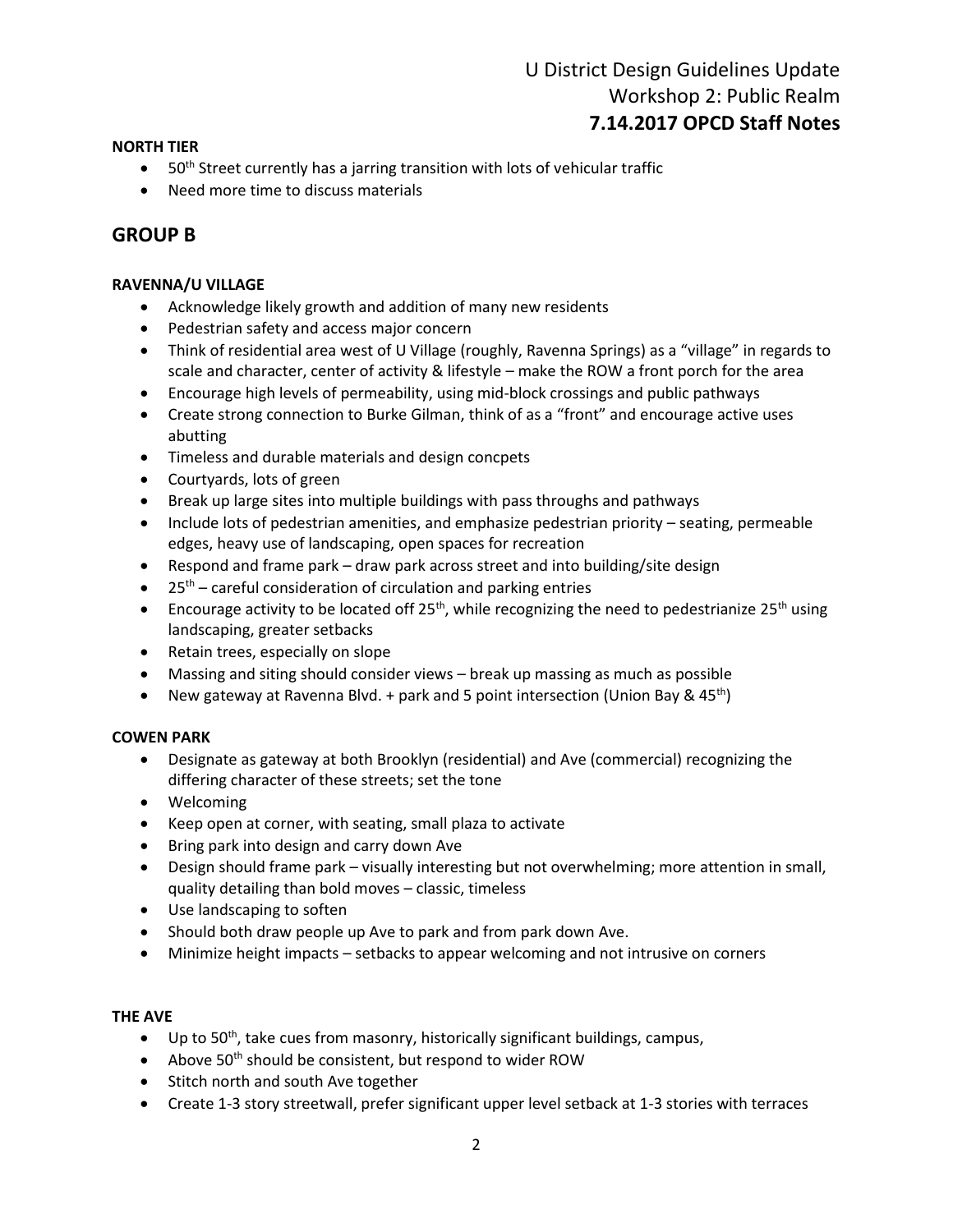# U District Design Guidelines Update Workshop 2: Public Realm

# **7.14.2017 OPCD Staff Notes**

- $\circ$  Upper Ave may have less need for significan upper level setbacks, but should still provide opportunities for terraces, balconies, patios, as well as well-articulated massing
- Avoid glassy, sleek, featureless
- Aged, sense of permanence, well-worn
- Purposeful use of color and materials
- Bring vertical elements to street level
- Encourage roof features and defined rooflines
- Quality of design at street level
- Some vertical modulation, such as incorporating a courtyard, may be appropriate
- Like Park Modern scale is broken down, balconies, appears residential
- Emphasize permeability, transparency
- Encourage seating, create a series of "front porches"
- Encourage allowing businesses to personalize with paint, signage, etc. to keep eclectic feeling of Ave
- Smaller modules created by vertical elements to break down scale, minimum 30'
- Visual interest every 30', change in materials, entries, detail, etc.
- Modulation should express units, not just arbitrary
- Massing should not be imposing on Ave, but should recede away
- Balance visual relief of greenery/courtyards/setbacks with activating and pulling up to street edge
- Distinct podiums and ground level; but should be consistent and integrated with design of upper massing
- Upper massing
	- o High-quality materials, little/no CP
	- o Residential character
	- o Scale of materials, secondary elements should reflect residential uses
- Encourage balconies, terraces, and courtyards/open spaces at street level or abutting the street to encourage 24/7 activity and eyes on the street
- Encourage green roofs and solar panels
- Encourage some consistency of lighting levels and features

#### **17TH AVE/ GREEK ROW**

- Expand area to encompass residential north of UW
- Grand, highly detailed entries, prominent
- Keep setbacks front lawns, open space along street
- Encourage historic character/architectural detailing

#### **NORTH TIER & WEST EDGE**

- Topography an important consideration
- Safety an important concern
- Need visibility from inside out for safety
- Heavy use of balconies
- Heavy use of individual unit entries, stoops, and/or patios
- Courtyards desired at street, but should be slightly raised; visually accessible to the street (safety concern)